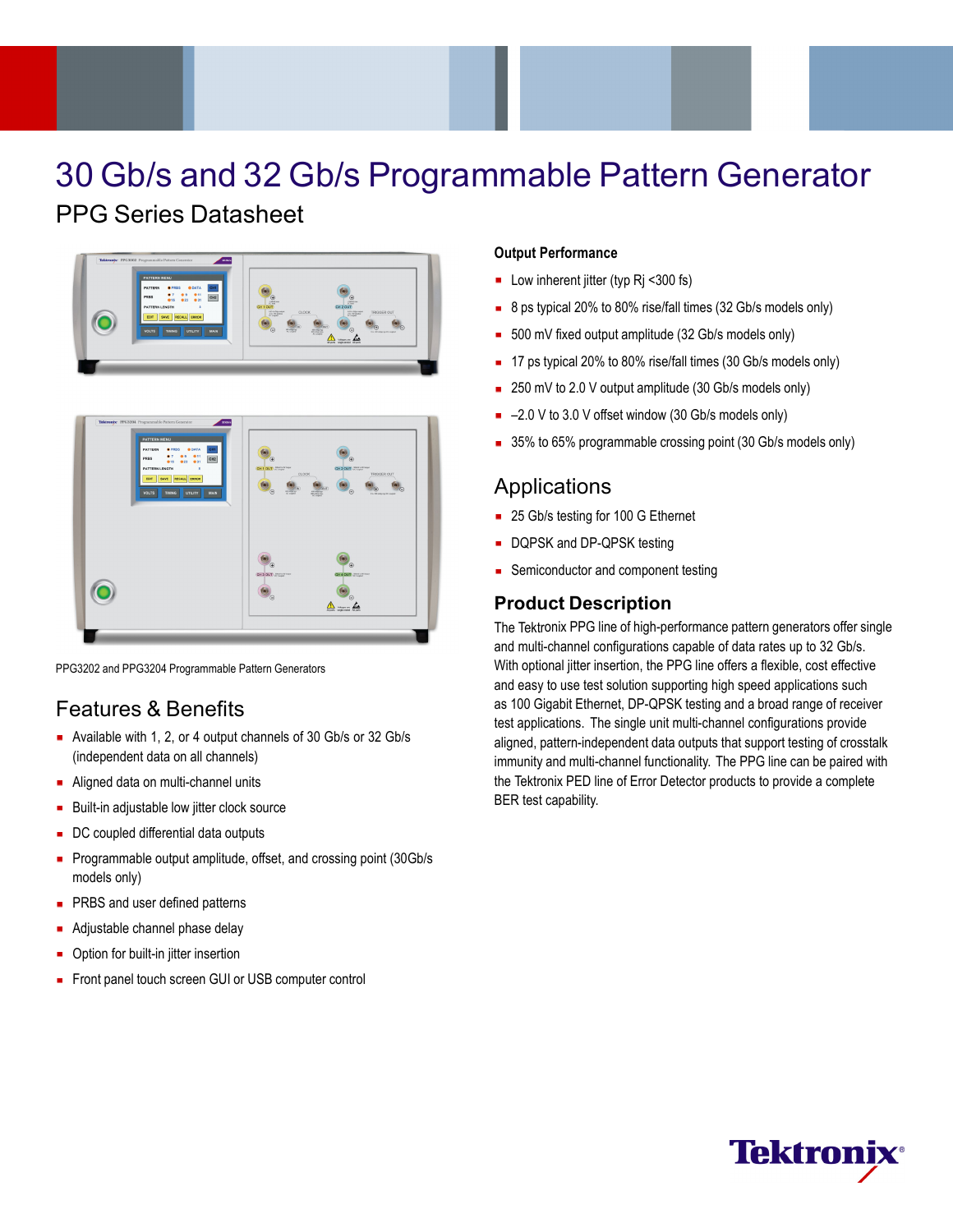Data rate may be programmed over a broad range of values. (32 Gb/s version shown) Output may be either built-in PRBS patterns or programmed user data patterns.



32Gb/s and 14Gb/s programmed data rates

Independently programmable output channels allow comprehensive multi-lane testing. Data output has an adjustable skew/delay range of 100 ps (channel independent). *(32 Gb/s version shown)*



Four channel independent output data at 32 Gb/s



Built-in PRBS and programmed user data



32 Gb/s custom user data demonstrating programmed data skew values of 0 ps, -50 ps, and +50 ps.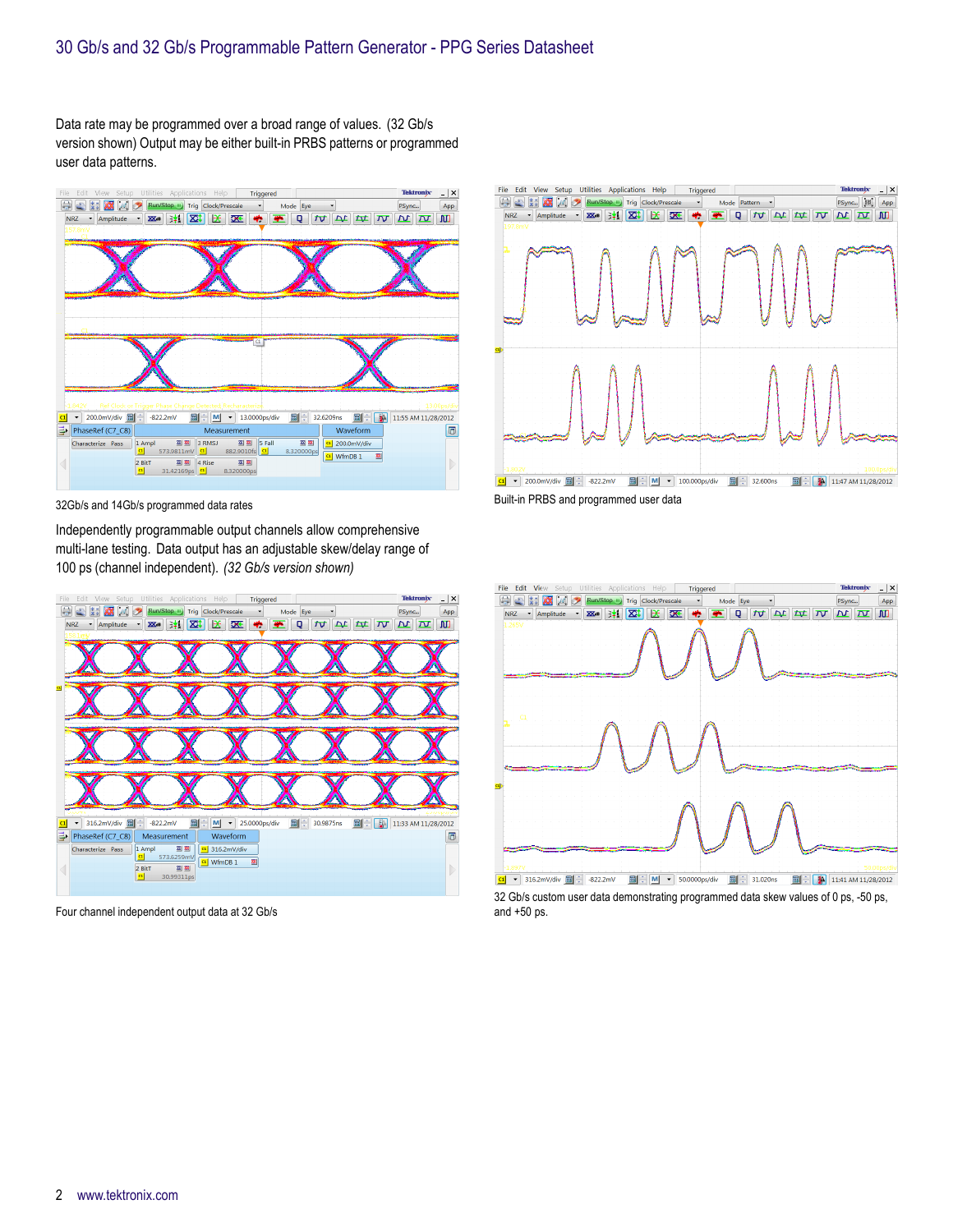# **Characteristics**

| <b>Characteristic</b>       | <b>PPG3001</b><br>PPG3002<br><b>PPG3004</b> | <b>PPG3201</b><br><b>PPG3202</b><br><b>PPG3204</b> | <b>Notes</b>                                                                                                                                                              |
|-----------------------------|---------------------------------------------|----------------------------------------------------|---------------------------------------------------------------------------------------------------------------------------------------------------------------------------|
| Amplitude                   |                                             |                                                    |                                                                                                                                                                           |
| Single ended                | 250 mV to 2.0 V                             | 500 mV typ.                                        | PPG3001, PPG3002, PPG3004: Each<br>positive and negative differential output<br>is independently programmable.                                                            |
| Differential                | 500 mV to 4.0 V                             | 1.0 V typ.                                         | PPG3201, PPG3202, PPG3204: DC<br>coupled. Each side of the differential<br>pair swings from -500 mV to 0 V.<br>Ground referenced CML. Terminate<br>50 $\Omega$ to ground. |
| Offset window               | $-2$ V to $+3$ V                            |                                                    | Programmable/adjustable                                                                                                                                                   |
| Termination voltage         | $-2$ V to $+3.3$ V                          |                                                    | Programmable/adjustable                                                                                                                                                   |
| Crossing point adjust range | 35% to 65% typ.                             |                                                    | Programmable/adjustable                                                                                                                                                   |
| Risetime                    |                                             |                                                    |                                                                                                                                                                           |
| 20% to 80%                  | 17 ps typ.                                  | 8 ps typ.                                          |                                                                                                                                                                           |
| 10% to 90%                  | 25 ps typ.                                  | 12 ps typ.                                         |                                                                                                                                                                           |
| Data output jitter          | 1 $ps_{rms}$ typ.                           | 900 fs <sub>ma</sub> typ.                          | Measured with 27-1 PRBS                                                                                                                                                   |
| Data phase delay adjustment |                                             |                                                    | Phase adjustment range of a given                                                                                                                                         |
| Range                       | 100 ps $(\pm 50 \text{ ps})$                | 100 ps $(\pm 50 \text{ ps})$                       | channel output differential pair.                                                                                                                                         |
| Resolution                  | $100$ fs                                    | $100$ fs                                           |                                                                                                                                                                           |
| Connector type              | 2.92 mm                                     | $2.4 \text{ mm}$                                   |                                                                                                                                                                           |
| Output impedance            |                                             |                                                    |                                                                                                                                                                           |
| Single-ended                | $50 \Omega$                                 | 50 $\Omega$                                        |                                                                                                                                                                           |
| Differential                | $100 \Omega$                                | $100 \Omega$                                       |                                                                                                                                                                           |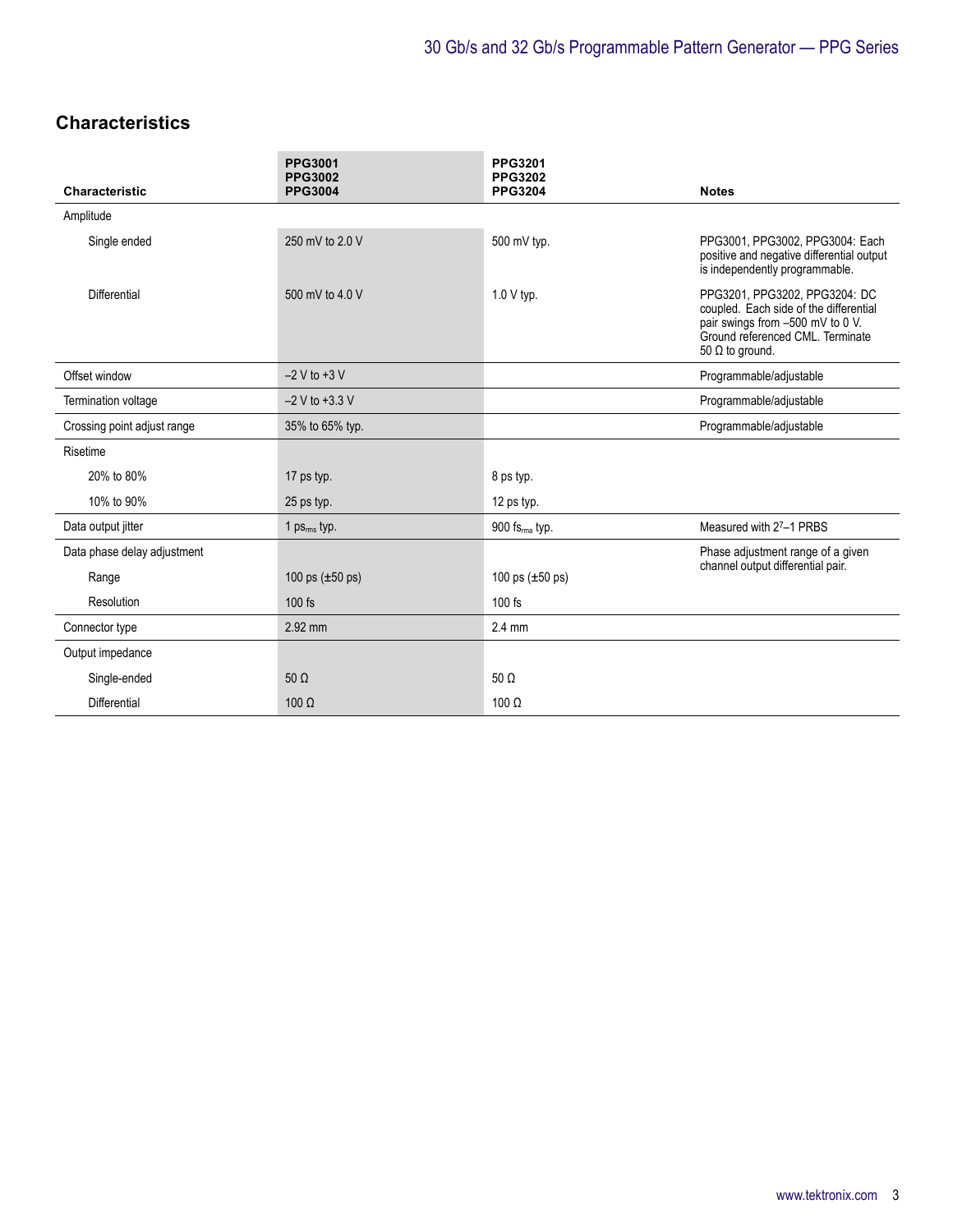# **Other Outputs**

| <b>Characteristic</b>     | <b>PPG3001</b><br><b>PPG3002</b> | <b>PPG3201</b><br><b>PPG3202</b><br><b>PPG3204</b> |                                                                |
|---------------------------|----------------------------------|----------------------------------------------------|----------------------------------------------------------------|
|                           | <b>PPG3004</b>                   |                                                    | <b>Notes</b>                                                   |
| Clock Output              |                                  |                                                    | AC coupled. Single ended. Applicable                           |
| Internal clock rate range | 15 GHz to 30 GHz                 | 16 GHz to 32 GHz                                   | for internal clock. Amplitude varies with<br>frequency.        |
| Amplitude                 | 600 m $V_{\text{p.p}}$ typ.      | 600 m $V_{p-p}$ typ.                               |                                                                |
| <b>Jitter</b>             | $<$ 300 fs <sub>rms</sub> typ.   | $<$ 300 fs $_{rms}$ typ.                           |                                                                |
| Programmable divider      | $n = 1, 2, 4, 8, 16$             | $n = 1, 2, 4, 8, 16$                               |                                                                |
| Connector type            | $2.92$ mm                        | $2.4 \text{ mm}$                                   |                                                                |
| Trigger                   |                                  |                                                    | DC coupled. May be programmed                                  |
| Output voltage swing      | $-500$ mV to 0 V                 | $-500$ mV to 0 V                                   | as pattern trigger or clock/n (with $n =$<br>multiples of 64). |
| Connector type            | <b>SMA</b>                       | <b>SMA</b>                                         |                                                                |

### **Inputs**

| <b>Characteristic</b>         | <b>PPG3001</b><br><b>PPG3002</b><br><b>PPG3004</b>      | <b>PPG3201</b><br><b>PPG3202</b><br><b>PPG3204</b>      | <b>Notes</b>         |
|-------------------------------|---------------------------------------------------------|---------------------------------------------------------|----------------------|
| External clock input          | 400 mV <sub>p-p</sub> typ<br>$800 \text{ mV}_{p-p}$ max | 400 mV <sub>p-p</sub> typ<br>$800 \text{ mV}_{p-p}$ max | AC coupled           |
| External clock valid range    | 15 GHz to 30 GHz                                        | 16 GHz to 32 GHz                                        |                      |
| 10 MHz reference input/output | Yes                                                     | Yes                                                     | <b>BNC</b> connector |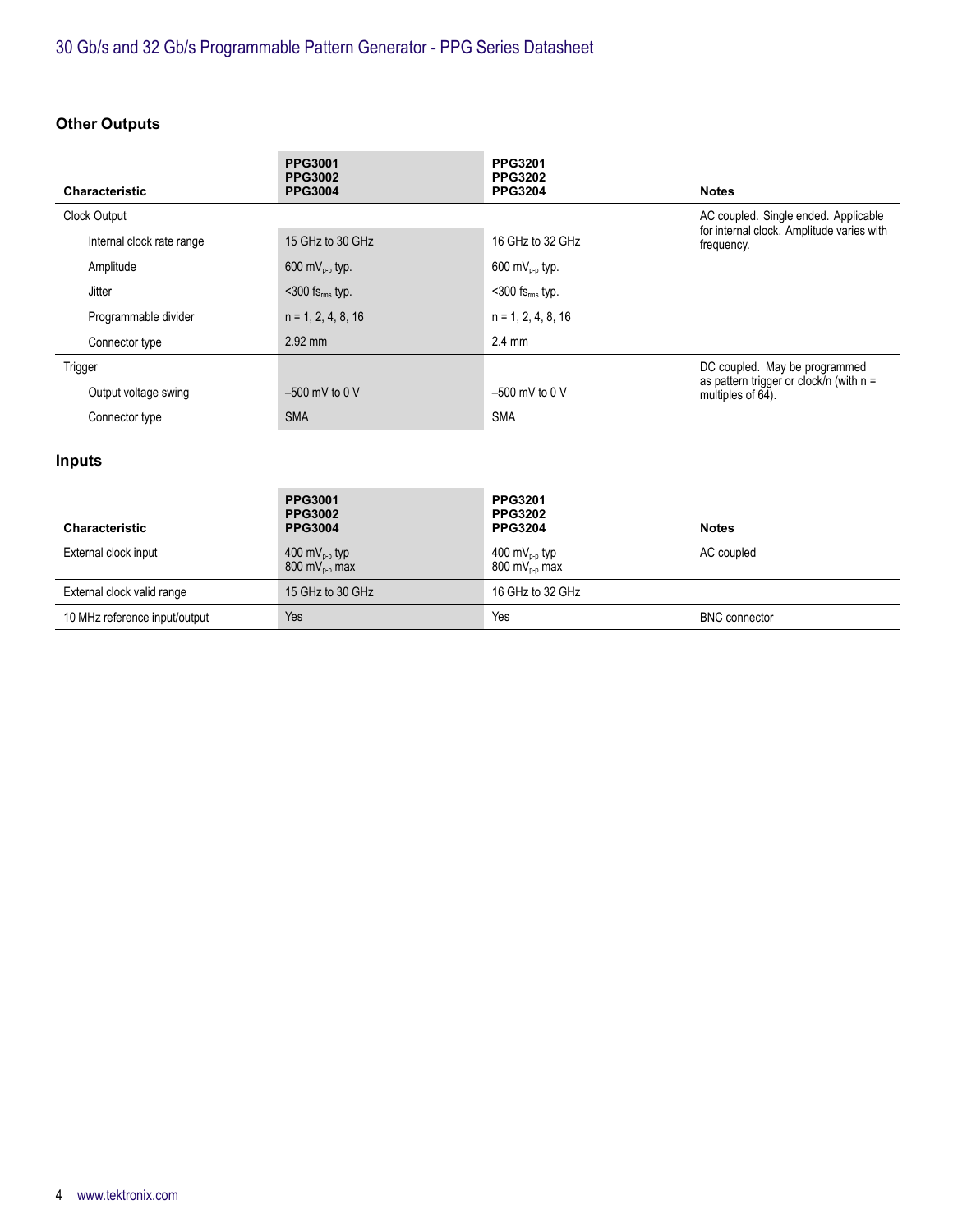#### **Pattern Generator**

| <b>Characteristic</b>          | <b>PPG3001</b><br><b>PPG3002</b><br><b>PPG3004</b>                                                                                                                                                    | <b>PPG3201</b><br><b>PPG3202</b><br><b>PPG3204</b>                                                                                                                                                    | <b>Notes</b>                                                                                           |
|--------------------------------|-------------------------------------------------------------------------------------------------------------------------------------------------------------------------------------------------------|-------------------------------------------------------------------------------------------------------------------------------------------------------------------------------------------------------|--------------------------------------------------------------------------------------------------------|
| Data rate                      | 30 Mb/s to 30 Gb/s                                                                                                                                                                                    | 32 Mb/s to 32 Gb/s                                                                                                                                                                                    | Programmable/adjustable                                                                                |
| Data rate resolution           | $10$ kb/s                                                                                                                                                                                             | $10$ kb/s                                                                                                                                                                                             | Accuracy $\pm 5$ ppm                                                                                   |
| <b>Built-in PRBS patterns</b>  | $2^7 - 1(x^7 + x^6 + 1)$<br>$2^9 - 1(x^9 + x^5 + 1)$<br>$2^{11} - 1(x^{11} + x^9 + 1)$<br>$2^{15} - 1(x^{15} + x^{14} + 1)$<br>$2^{23} - 1(x^{23} + x^{18} + 1)$<br>$2^{31} - 1(x^{31} + x^{28} + 1)$ | $2^7 - 1(x^7 + x^6 + 1)$<br>$2^9 - 1(x^9 + x^5 + 1)$<br>$2^{11} - 1(x^{11} + x^9 + 1)$<br>$2^{15} - 1(x^{15} + x^{14} + 1)$<br>$2^{23} - 1(x^{23} + x^{18} + 1)$<br>$2^{31} - 1(x^{31} + x^{28} + 1)$ | Independently selected on<br>multi-channel units                                                       |
| User defined pattern depth     |                                                                                                                                                                                                       |                                                                                                                                                                                                       | Independently programmed (length,<br>data on 2 or 4 channel units)                                     |
| Single channel unit            | 4 Mbit                                                                                                                                                                                                | 4 Mbit                                                                                                                                                                                                |                                                                                                        |
| 2 or 4 channel units           | 2 Mbit/channel                                                                                                                                                                                        | 2 Mbit/channel                                                                                                                                                                                        |                                                                                                        |
| Resolution                     | 1 bit                                                                                                                                                                                                 | 1 bit                                                                                                                                                                                                 |                                                                                                        |
| Pattern output bit shift range | $\pm (2^{30} - 1)$ bits                                                                                                                                                                               | $\pm (2^{30} - 1)$ bits                                                                                                                                                                               | Shifts the data pattern. Independent per<br>channel.                                                   |
| Programmable error insertion   |                                                                                                                                                                                                       |                                                                                                                                                                                                       | Error insertion may be enabled with<br>either single bit error insertion or at a<br>programmable rate. |
| Single bit errors              | Yes                                                                                                                                                                                                   | Yes                                                                                                                                                                                                   |                                                                                                        |
| Programmable rate errors       | 10-3 to 10-15 BER                                                                                                                                                                                     | 10-3 to 10-15 BER                                                                                                                                                                                     |                                                                                                        |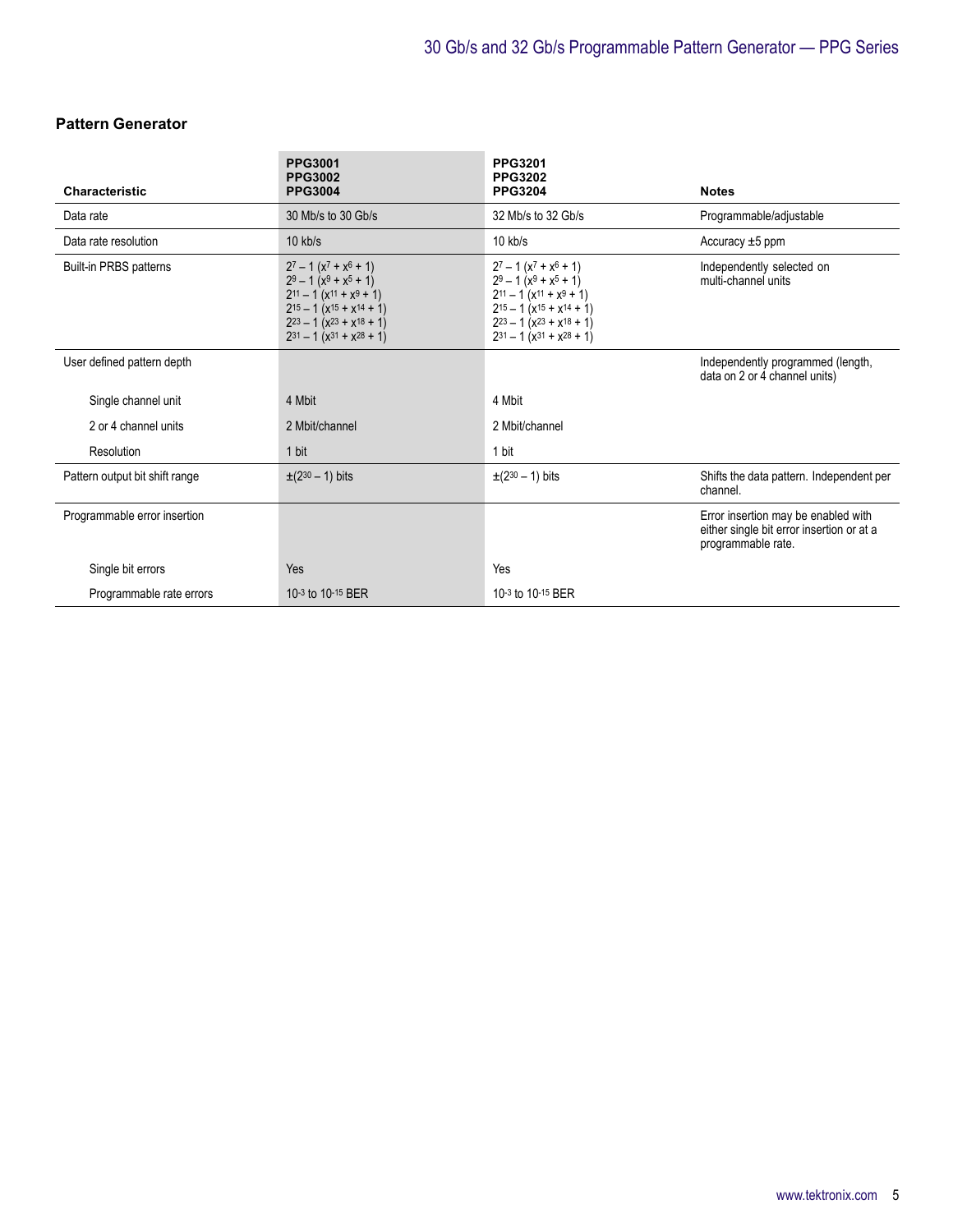#### **Jitter Insertion Option (independent jitter sources on each channel)**

| <b>Characteristic</b>                  | <b>PPG3001</b><br><b>PPG3002</b><br><b>PPG3004</b> | PPG3201<br><b>PPG3202</b><br><b>PPG3204</b> | <b>Notes</b>                                                               |
|----------------------------------------|----------------------------------------------------|---------------------------------------------|----------------------------------------------------------------------------|
| Total modulation range                 |                                                    |                                             | Peak to peak range from all sources                                        |
| ≤10 MHz $_{\text{fmod}}$               | 150 $ps_{p-p}$                                     | 150 $ps_{p-p}$                              |                                                                            |
| >10 MHz to 100 MHz $_{\text{fmod}}$    | 150 $ps_{p-p}$                                     | $60 \text{ ps}_{p-p}$                       |                                                                            |
| Built-in sine source                   |                                                    |                                             | Programmable from either front panel<br>touch screen GUI or remote control |
| Frequency range                        | 5 kHz to 100 MHz                                   | 5 kHz to 100 MHz                            |                                                                            |
| Amplitude range                        |                                                    |                                             |                                                                            |
| 5 kHz to $\leq$ 10 MHz <sub>fmod</sub> | 0 to 150 $ps_{p-p}$                                | 0 to 150 $ps_{p,q}$                         |                                                                            |
| >10 MHz to 100 MHz $_{\text{fmod}}$    | 0 to 150 $ps_{p-p}$                                | 0 to 60 $ps_{p-p}$                          |                                                                            |
| Accuracy                               | $±10\%$ typ                                        | $±10\%$ typ                                 |                                                                            |
| Built-in random noise source           |                                                    |                                             | Programmable from either front panel                                       |
| Amplitude range                        | 0 to 12.5 $ps_{rms}$                               | 0 to 5 $ps_{rms}$                           | touch screen GUI or remote control                                         |
| Accuracy                               | $±10\%$ typ.                                       | $±10\%$ typ.                                |                                                                            |
| External modulation input              |                                                    |                                             | DC coupled. 3 dB bandwidths. 1 $V_{p-p}$ .                                 |
| Frequency range                        | DC to 100 MHz                                      | DC to 100 MHz                               | input equals modulation of 150 $ps_{n-n}$                                  |
| Amplitude range                        |                                                    |                                             |                                                                            |
| ≤10 MHz $_{\text{fmod}}$               | 0 to 150 $ps_{n-n}$                                | 0 to 150 $ps_{p,q}$                         |                                                                            |
| $>10$ MHz to 100 MHz $_{\text{fmod}}$  | 0 to 150 $ps_{p-p}$                                | 0 to 60 $ps_{p-p}$                          |                                                                            |
| Max input                              | $5V_{p-p}$                                         | $5V_{p-p}$                                  |                                                                            |

#### **Control Interfaces**

| <b>Characteristic</b>           | <b>PPG3001</b><br><b>PPG3002</b><br><b>PPG3004</b> | <b>PPG3201</b><br><b>PPG3202</b><br><b>PPG3204</b> | <b>Notes</b>                    |
|---------------------------------|----------------------------------------------------|----------------------------------------------------|---------------------------------|
| Front panel touch screen GUI    | Yes                                                | Yes                                                | Edit all instrument settings    |
| Computer programmable interface | USB TMC                                            | USB TMC                                            | Program all instrument settings |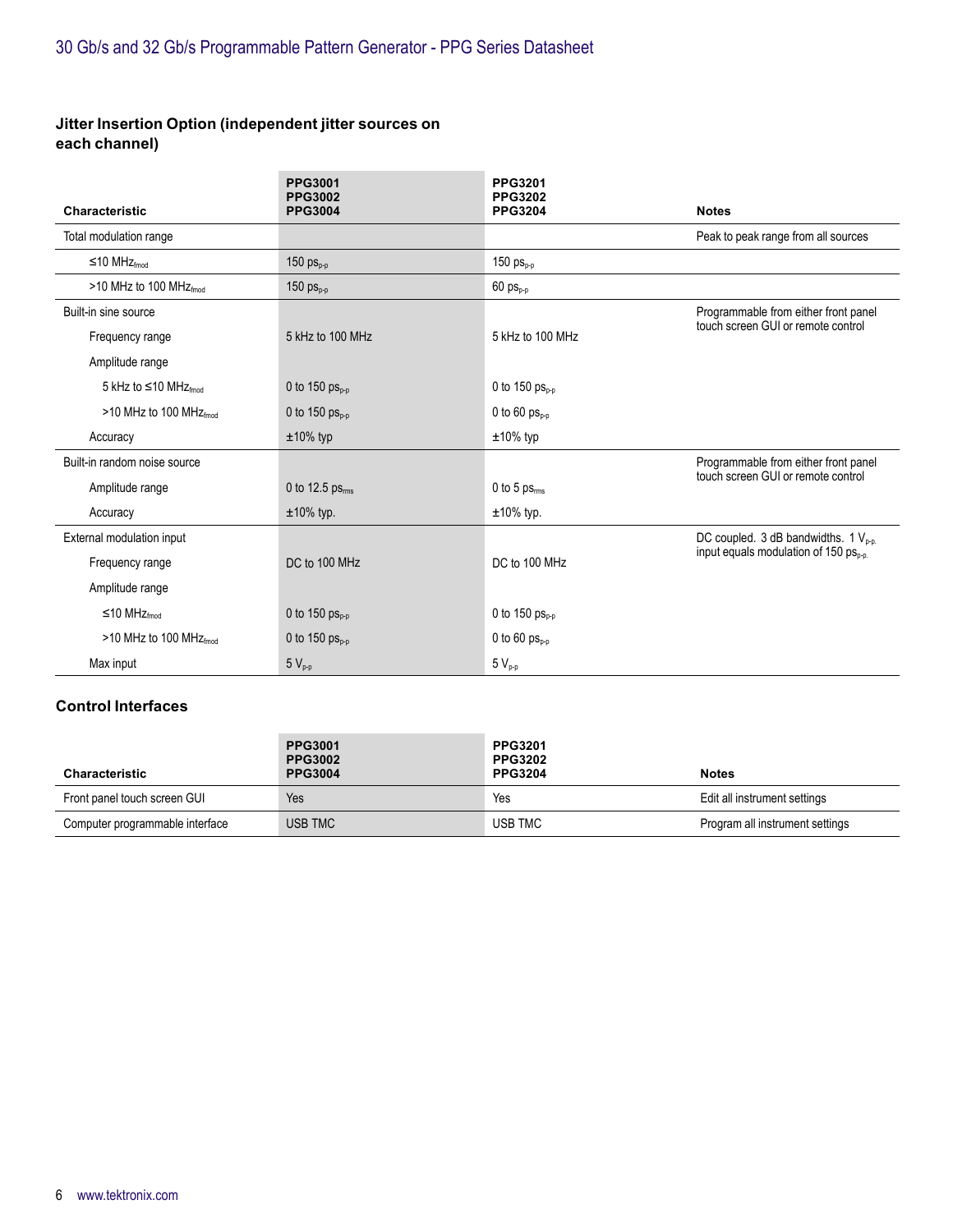# **Ordering Information**

#### **Models**

| <b>Item</b> | <b>Description</b>                                |
|-------------|---------------------------------------------------|
| PPG3001     | 30 Gb/s Programmable Pattern Generator, 1-channel |
| PPG3002     | 30 Gb/s Programmable Pattern Generator, 2-channel |
| PPG3004     | 30 Gb/s Programmable Pattern Generator, 4-channel |
| PPG3201     | 32 Gb/s Programmable Pattern Generator, 1-channel |
| PPG3202     | 32 Gb/s Programmable Pattern Generator, 2-channel |
| PPG3204     | 32 Gb/s Programmable Pattern Generator, 4-channel |
|             |                                                   |

#### **Options**

#### **Instrument Options**

| Item     | <b>Description</b>        |
|----------|---------------------------|
| Opt. JIT | Built-in Jitter Insertion |

#### **Power Plug Options**

| Item     | <b>Description</b>                   |
|----------|--------------------------------------|
| Opt. A0  | US plug, 115V, 60 Hz                 |
| Opt. A1  | Euro plug, 220V, 50 Hz               |
| Opt. A2  | UK plug, 240V, 50 Hz                 |
| Opt. A6  | Japanese plug, 100V, 110/120V, 60 Hz |
| Opt. A10 | China plug, 50 Hz                    |
| Opt. A11 | India plug, 50 Hz                    |
| Opt. A99 | No power cord                        |

#### **User Manual Options**

| Option              | <b>Description</b> |
|---------------------|--------------------|
| Opt. L <sub>0</sub> | English Manual     |

# $C \in$



Tektronix is registered to ISO 9001 and ISO 14001 by SRI Quality System Registrar.

 $GPIB$ 

Product(s) complies with IEEE Standard 488.1-1987, RS-232-C, and with Tektronix Standard Codes and Formats.